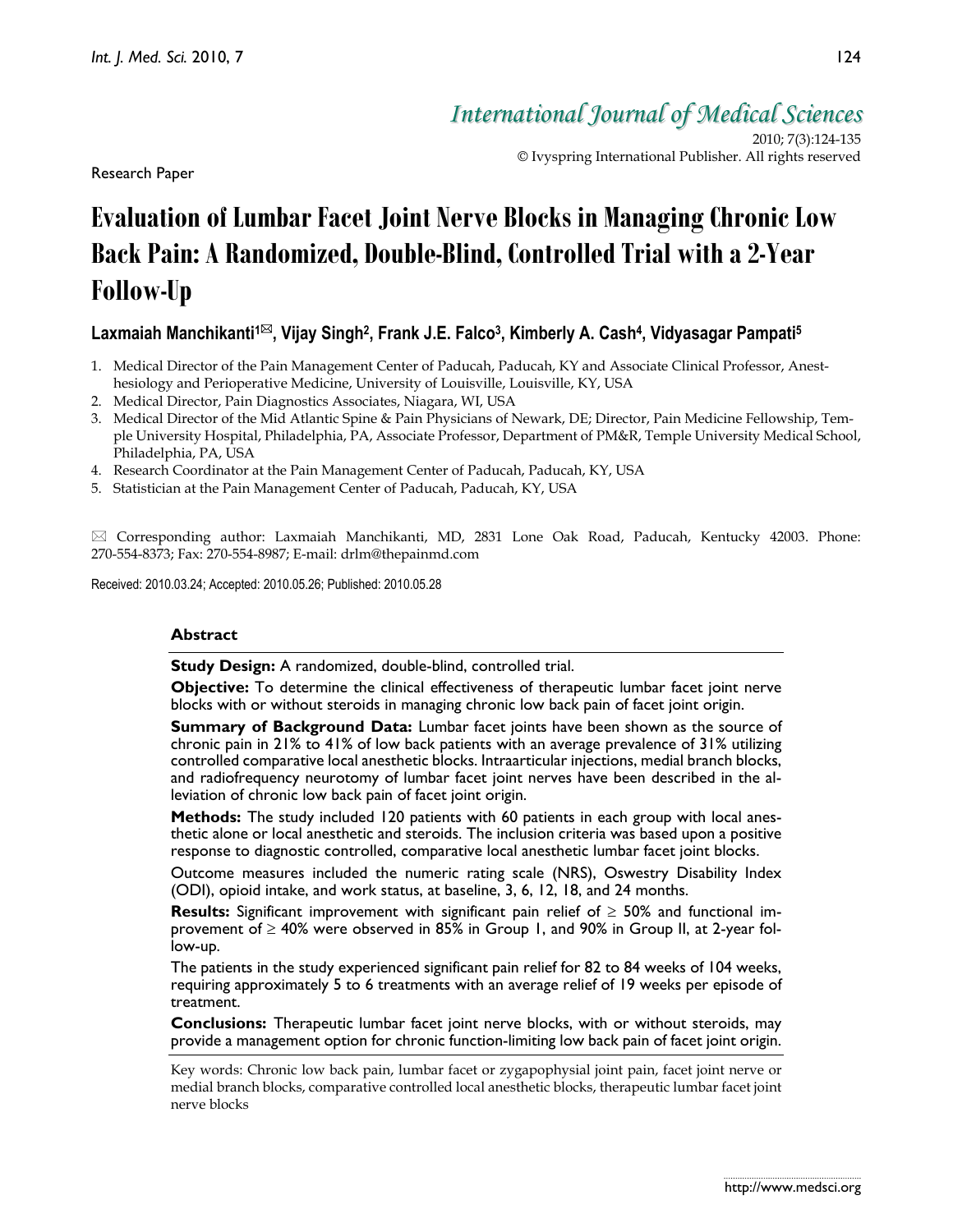# **Introduction**

Recent investigations<sup>1</sup> have reported the rising prevalence of chronic low back pain. Freburger et al1 showed an increasing prevalence of chronic impairing low back pain over a 14-year interval from 3.9% in 1992 to 10.2% in 2006 – an overall increase in the prevalence of low back pain of 162% with an annual increase of 11.6%. The widely held belief that most of the episodes of low back pain will be short-lived, with 80% to 90% of these attacks resolving in about 6 weeks, $2,3$  has been questioned.<sup>1,4-8</sup>

 Multiple structures in the lumbar spine including discs, facet joints, and sacroiliac joints have been considered the major sources of pain in the low back and/or lower extremities. Lumbar facet joints have been implicated as the source of chronic pain in 21% to 41% (with an overall prevalence of 31%) in a heterogenous population with chronic low back pain<sup>9-18</sup> utilizing controlled comparative local anesthetic blocks with 80% pain relief and the ability to perform previously painful movements as the criterion standard. Further, based on the responses to controlled diagnostic blocks, false-positive rates of 17% to 19% have been established with an overall false-positive rate of 30%.9-14,16-18 Datta et al9 established Level I or II-1 evidence for the diagnostic accuracy of controlled facet joint nerve blocks based on the United States Preventive Services Task Force (USPSTF) criteria.19 In addition, Rubinstein and van Tulder<sup>20</sup> concluded that there is strong evidence for the diagnostic accuracy of lumbar facet joint blocks in evaluating low back pain.

 Significant controversy surrounds the appropriate management of lumbar facet joint pain, with multiple therapeutic techniques established in managing chronic low back pain.9,10,21-23 The systematic review by Datta et al<sup>9</sup> provided Level III (limited) evidence for lumbar intraarticular injections,24,25 Level II-1 evidence for lumbar facet joint nerve blocks,26-28 and Level II-2 evidence for lumbar radiofrequency neurotomy.29-31 The exact mechanism of the therapeutic effect of lumbar facet joint nerve blocks is not known, whereas radiofrequency neurotomy causes denaturing of the nerves. Consequently, with radiofrequency the pain returns when the axons regenerate requiring repetition of the radiofrequency procedure. Similarly, lumbar facet joint nerve blocks may be repeated to reinstate pain relief without any deleterious effects. The basis for intraarticular injections has been the inflammation of the joint.

 This report consists of the 2-year results of the comparativeness of lumbar facet joint nerve blocks with or without steroids evaluated in a randomized, double-blind, controlled trial in patients with a confirmed diagnosis of lumbar facet joint pain by means of comparative, controlled, local anesthetic blocks based on modified International Association for the Study of Pain (IASP) criteria, with 80% pain relief and ability to perform previously painful movements.<sup>9-11,32</sup>

# **Materials and Methods**

 The study was conducted at an interventional pain management practice, a specialty referral center, in a private practice setting in the United States. The study was performed based on Consolidated Standards of Reporting Trials (CONSORT) guidelines.33,34 The study protocol was approved by the Institutional Review Board (IRB) and the study has been registered with the clinical trial registry as NCT00355914.

## **Participants**

 One hundred twenty patients were assigned to one of the 2 groups consisting of either a non-steroid group (Group I) or a steroid group (Group II). Both groups were also divided into 2 categories each with the addition of Sarapin. Both groups received bupivacaine with or without steroid, however, category B patients also received Sarapin in both groups. All mixtures consisted of clear solutions. Bupivacaine and Sarapin were mixed in equal volumes, and 0.15 mg of non-particulate betamethasone was added per mL of solution.

## Inclusion and Exclusion Criteria

 Inclusion criteria consisted of those patients with a history of chronic function-limiting low back pain of at least 6 months duration, 18 years of age, who were able to provide voluntary informed consent, willing to participate in the study as well as the follow-up, with positive results to controlled diagnostic lumbar facet joint nerve blocks with at least 80% concordant pain relief and the ability to perform previously painful movements.

 For diagnostic lumbar facet joint interventions the exclusion criteria included radicular pain, surgical interventions of the lumbar spine within the last 3 months, uncontrolled major depression or psychiatric disorders, heavy opioid usage (morphine equivalent of 300 mg), acute or uncontrolled medical illness, chronic severe conditions that could interfere with the interpretations of the outcome assessments, women who were pregnant or lactating, patients unable to be positioned in the prone position, and patients with a history of adverse reactions to local anesthetic, Sarapin, or steroids.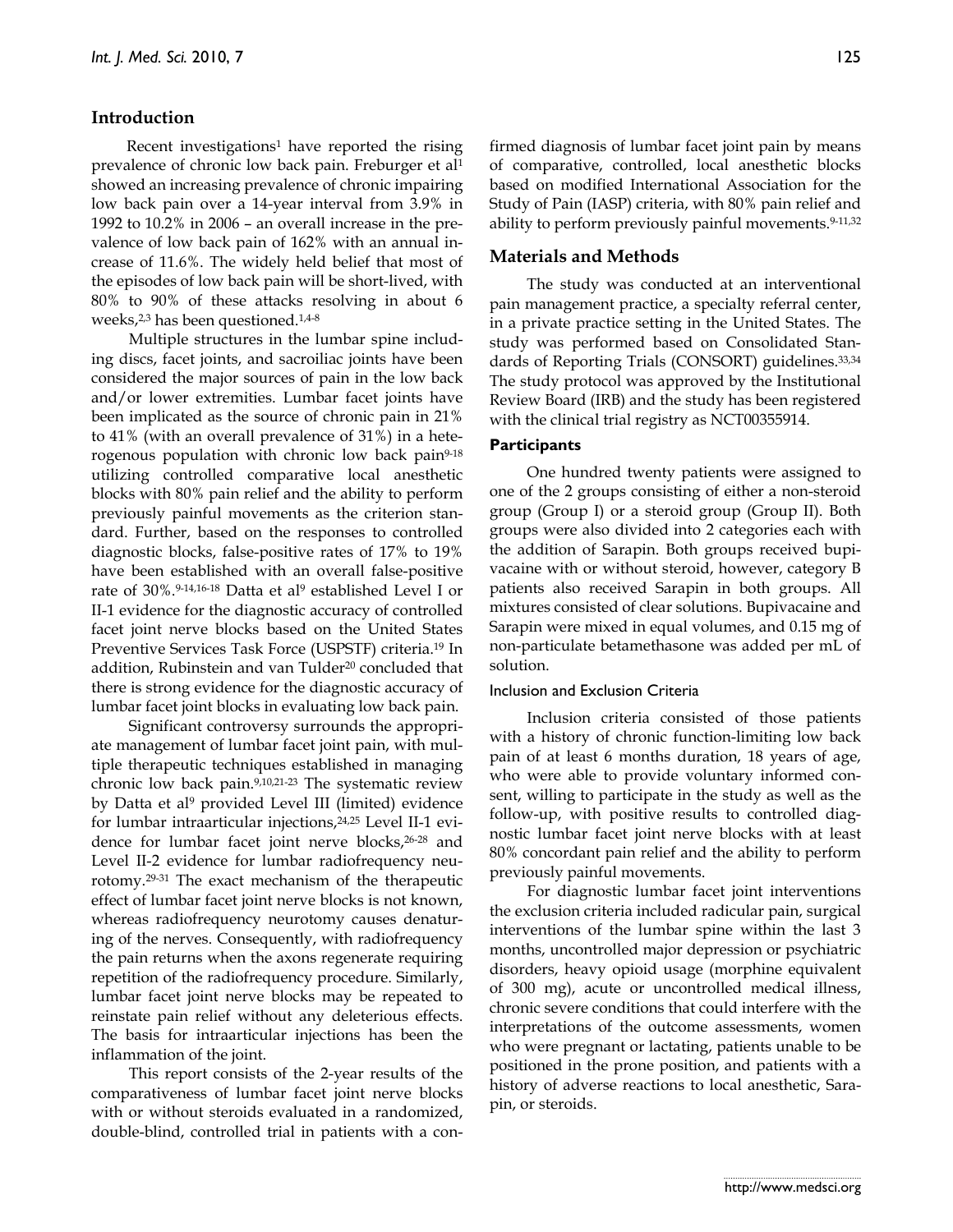## **Interventions**

 All of the patients were provided with the informed consent and protocol approved by the IRB, which described the details of the trial including side effects and the mechanisms of withdrawal from the study.

## Diagnostic Lumbar Facet Joint Nerve Blocks

 All patients included in the study underwent controlled comparative local anesthetic blocks with 0.5 mL of 1% preservative-free lidocaine, followed by 0.5 mL of 0.25% bupivacaine on a separate occasion, usually 3 to 4 weeks after the first injection, if the results of the lidocaine block were positive. All of the procedures were performed in a sterile operating room, with intermittent fluoroscopic visualization, with intravenous access, and light sedation with midazolam being offered to all patients. A response was considered positive if there was 80% pain relief of at least 2 hours for lidocaine and 3 hours for bupivacaine and greater than the duration of relief with lidocaine, and the ability to perform multiple maneuvers which were painful prior to the diagnostic facet joint blocks. All other types of responses were considered negative; however, the diagnostic phase was not part of the study.

### Therapeutic Lumbar Facet Joint Nerve Blocks

 In the therapeutic phase, patients were treated with lumbar facet joint nerve blocks under fluoroscopy in a sterile operating room with the injection of a 0.5 to 1.5 mL mixture at each level as assigned by grouping.

## Additional Interventions

Patients were followed at 3-month intervals unless otherwise indicated and lumbar facet joint nerve blocks were repeated based on the response to the prior interventions with improvement in physical and functional status. Lumbar facet joint nerve blocks were repeated only when the reported pain levels deteriorated to below 50%, with initial report of significant pain relief of 50% or more after the previous block. The non-responsive patients receiving other types of treatments after stopping therapeutic lumbar facet joint nerve blocks were considered to be withdrawn from the study, and no subsequent data were collected.

## Co-Interventions

 All patients were provided with the same co-interventions as needed with opioid and non-opioid analgesics, adjuvant analgesics, and previously directed exercise programs prior to enrollment in the study. The adjustments in medical therapy were carried out based on the response to injection therapy and physical and functional needs. However, no specific co-interventions such as physical therapy or occupational therapy were provided.

## **Objective**

The objective of this randomized, double-blind, controlled trial is to determine the clinical effectiveness of therapeutic lumbar facet joint nerve blocks with local anesthetic with or without steroids in managing chronic low back pain of facet joint origin.

## **Outcomes**

 Outcome measures included the numeric rating scale (NRS), Oswestry Disability Index 2.0 (ODI), employment status, and opioid intake, with assessment at 3, 6, 12, 18, and 24 months post-treatment.

NRS represented 0 with no pain and 10 with the worst pain imaginable. The ODI was utilized for functional assessment. Value, validity, and frequent usage have been reported.33,35-42

Significant pain relief was described as a 50% or more reduction in the NRS score, and significant improvement in function was described as at least a 40% reduction in ODI.

 Opioid intake was evaluated based on the dosage frequency and schedule of the drug, with conversion of opioid intake into morphine equivalents.43

 Patients unemployed or employed on a part-time basis with limited or no employment due to pain were classified as employable. Patients who chose not to work, were retired, or were homemakers (not working, but not due to pain) were not considered in the employment pool.

## **Sample Size**

For this evaluation, a sample size of 60 patients for each group was chosen. There were no randomized trials available to base the calculation of sample size. Further, the sample size was much smaller in previous studies of lumbar<sup>44</sup> and cervical<sup>45</sup> medial branch neurotomies. The literature evaluating the quality of individual articles has shown a sample size of 50 patients in the smallest group as acceptable.46

#### **Randomization**

 Sixty patients were randomly assigned into each group from a total of 120 patients. Among each group, 30 patients were assigned to each category for Sarapin.

## Sequence Generation

Randomization was carried out in blocks of 20 patients by a computer-generated random allocations sequence.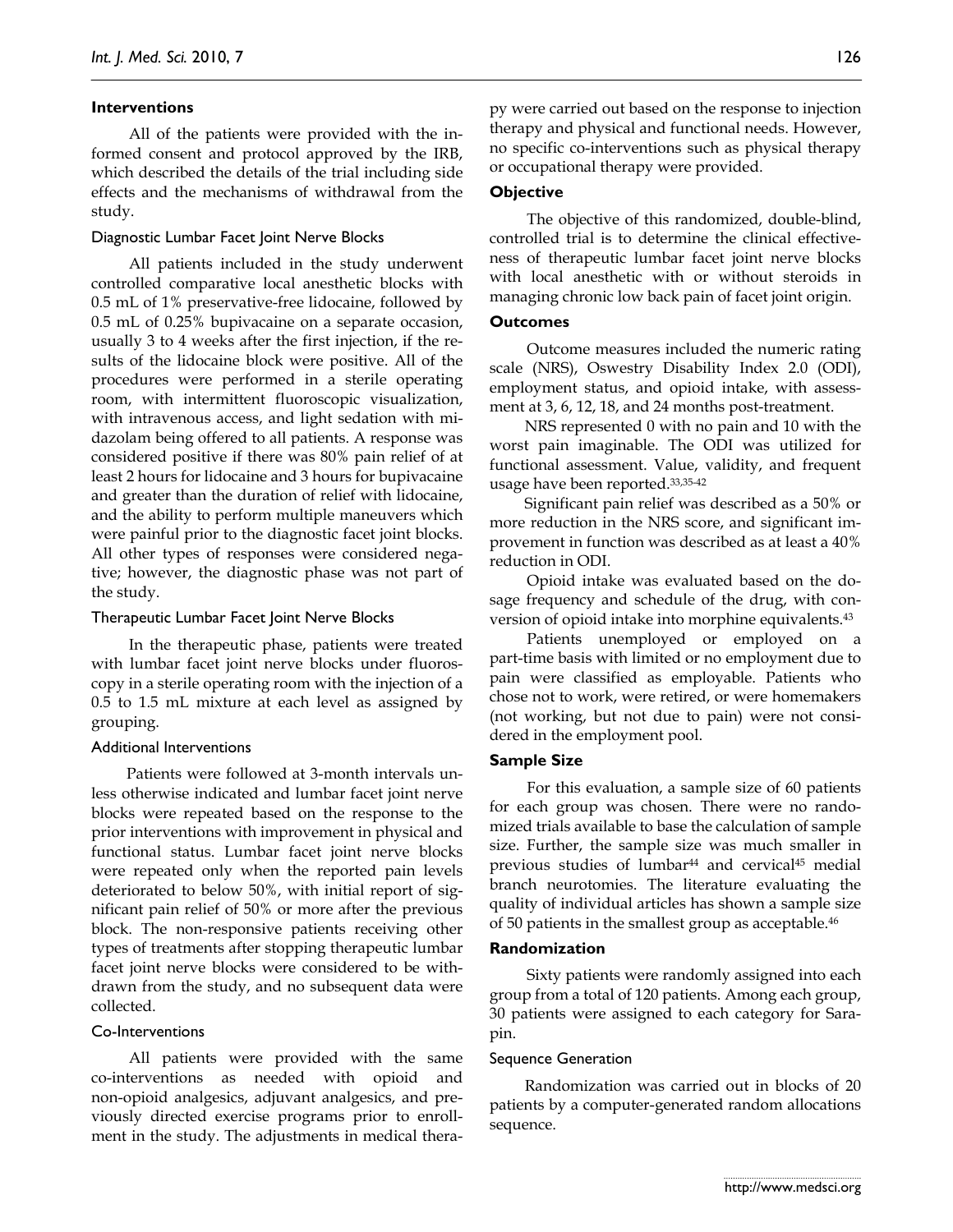# Allocation Concealment

Patients were randomized and the drugs were prepared appropriately by the operating room nurse assisting with the procedure. All drug mixtures appeared to be identical.

# Implementation

 After the patients had met the inclusion criteria one of the 3 nurses assigned as coordinators of the study enrolled the participants and assigned participants to their respective groups. All the patients were invited to enroll in the study if they met inclusion criteria.

# **Blinding**

The random allocation was not revealed to personnel in the recovery room or to the physician performing the procedure. Study patients were mixed with other patients with no specific indication that patients were participating in the study.

 Patients were unblinded if they requested to be unblinded or after completing 24 months of the study. Patients were provided with an opportunity to discontinue or withdraw from the study for lack of pain relief or for any other reason. All the patients with loss of follow-up were considered to be withdrawn.

# **Statistical Methods**

 Chi-squared statistic, Fisher's exact test, paired t-test, and one-way analysis of variance were used to analyze the data.

 Chi-squared statistic was used to test the differences in proportions. Fisher's exact test was used wherever the expected value was less than 5; a paired t-test was used to compare the pre- and post-treatment results of average pain scores and the ODI measurements at baseline versus 3, 6, 12, 18, and 24 months. The t-test was performed for comparison of mean scores between groups. One-way analysis of variance was used for comparison of means among groups.

 Initially, categories with or without Sarapin in each group were analyzed by comparing them to each other. Subsequently, local anesthetic and steroid group were compared if there were no differences.

# Intent-to-Treat-Analysis

 An intent-to-treat-analysis was performed on all patients utilizing the last follow-up data. Initial data were utilized in the patients who dropped out of the study without further follow-up after the first treatment. Sensitivity analysis was performed utilizing best case, worst case, and last follow-up scores scenarios.

# **Results**

# **Participant Flow**

Figure 1 illustrates the participant flow.

# **Recruitment**

 The recruitment period lasted from November 2003 to July 2006.

# **Baseline Data**

Demographic characteristics are illustrated in Table 1. There were significant differences between Group I and II with respect to height with Group II patients taller than Group I patients. This is not expected to change the outcomes.

The number of joints involved was as follows: 2 joints were involved in 70% of the patients and 3 joints were involved in 30% of the patients. Bilateral involvement was seen in 79% of the patients.

## **Table 1.** Demographic characteristics.

|                                          |                  | Group I<br>(local anesthetic<br>without steroids)<br>$(N = 60)$ | Group II<br>(local anesthetic<br>with steroids)<br>$(N = 60)$ |
|------------------------------------------|------------------|-----------------------------------------------------------------|---------------------------------------------------------------|
| Gender                                   | Male             | $35\%$ (21)                                                     | 45% (27)                                                      |
|                                          | Female           | 65% (39)                                                        | 55% (33)                                                      |
| Age                                      | Mean +<br>SD     | $48 \pm 15$                                                     | $46 \pm 17$                                                   |
| Height (inch-<br>es)                     | Mean $\pm$<br>SD | $66 \pm 3.8$                                                    | $68^*$ ± 4.1                                                  |
| Weight<br>(pounds)                       | Mean $\pm$<br>SD | $183 \pm 48$                                                    | $189 \pm 50$                                                  |
| Duration of<br>pain (months)             | Mean $\pm$<br>SD | $108 \pm 102$                                                   | $108 \pm 94$                                                  |
| Mode of onset                            | Gradual          | $52\%$ (31)                                                     | $62\%$ (37)                                                   |
| of pain                                  | Sudden           | $16\%$ (10)                                                     | $5\%$ (3)                                                     |
|                                          | WC/MVA 32% (19)  |                                                                 | $33\%$ (20)                                                   |
| $H/O$ of pre-<br>vious lumbar<br>surgery |                  | 20% (112)                                                       | $13\%$ (8)                                                    |

Group I = bupivacaine with or without Sarapin

Group II = bupivacaine and steroids with or without Sarapin

WC = Workers compensation

MVA = Motor vehicle injury

# **Analysis of Data**

# Numbers Analyzed

Data were analyzed for both categories in each group to evaluate the influence of Sarapin. There were no significant differences. Thus, descriptions are provided for the 2 groups with local anesthetic with or without steroid.

Figure 1 illustrates details of patient follow-up and intent-to-treat analysis.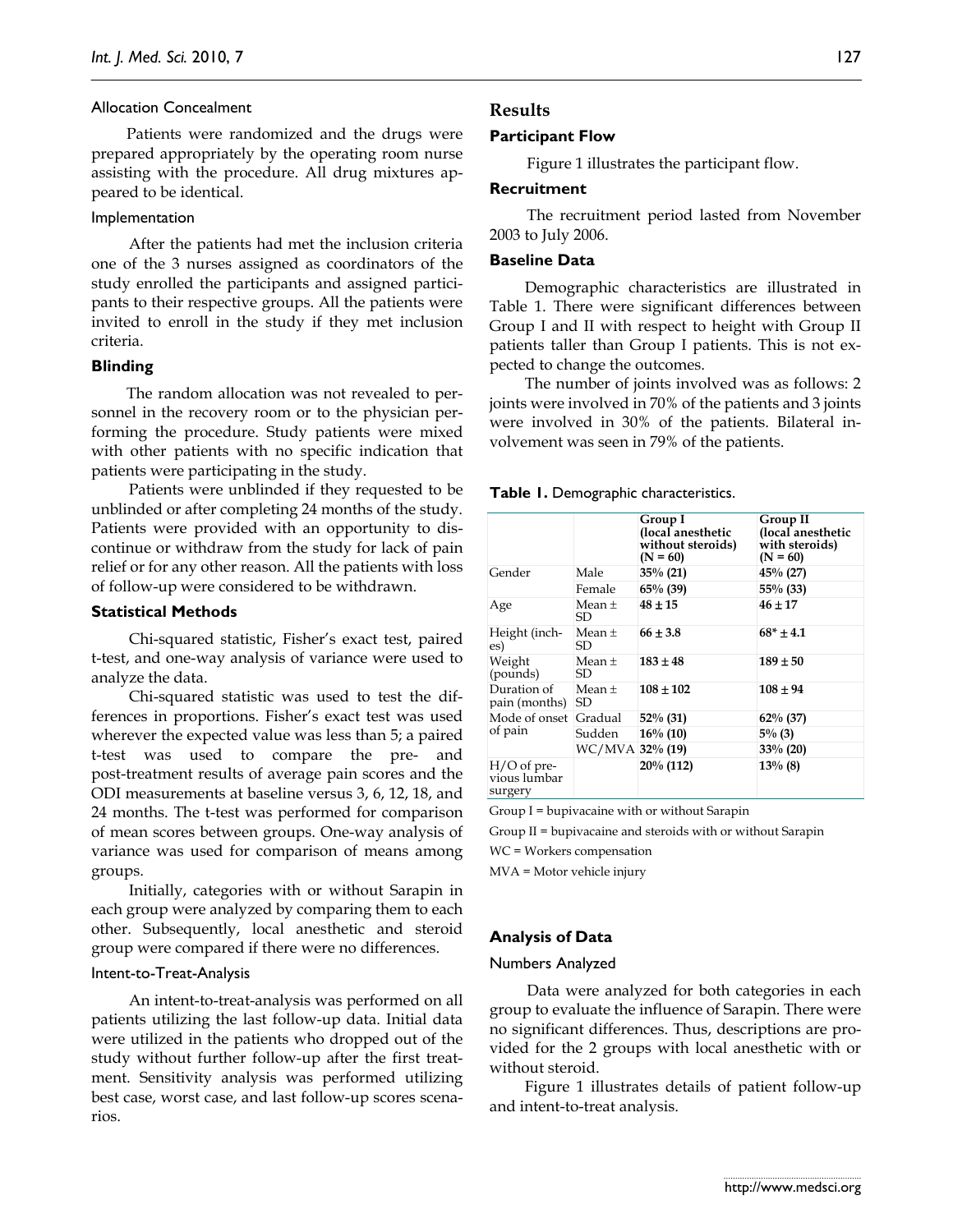

Fig. 1. Schematic presentation of patient flow at 2-years follow-up.

# Missing Data

A sensitivity analysis with changes in numeric pain scale was performed utilizing last follow-up score, best case scenario, and worst case scenario as shown in Table 2. There were no significant differences; hence, intention-to-treat analysis with last follow-up visit was utilized.

# **Outco omes**

## Pain Relief

Numeric pain scale scores are illustrated in Table 3. There were significant changes in pain scores from baseline, at 3, 6, 12, 18, and 24 months in all the groups s, with no diff ferences amon ng Groups I a and II. At 2 years, the proportion of patients with significant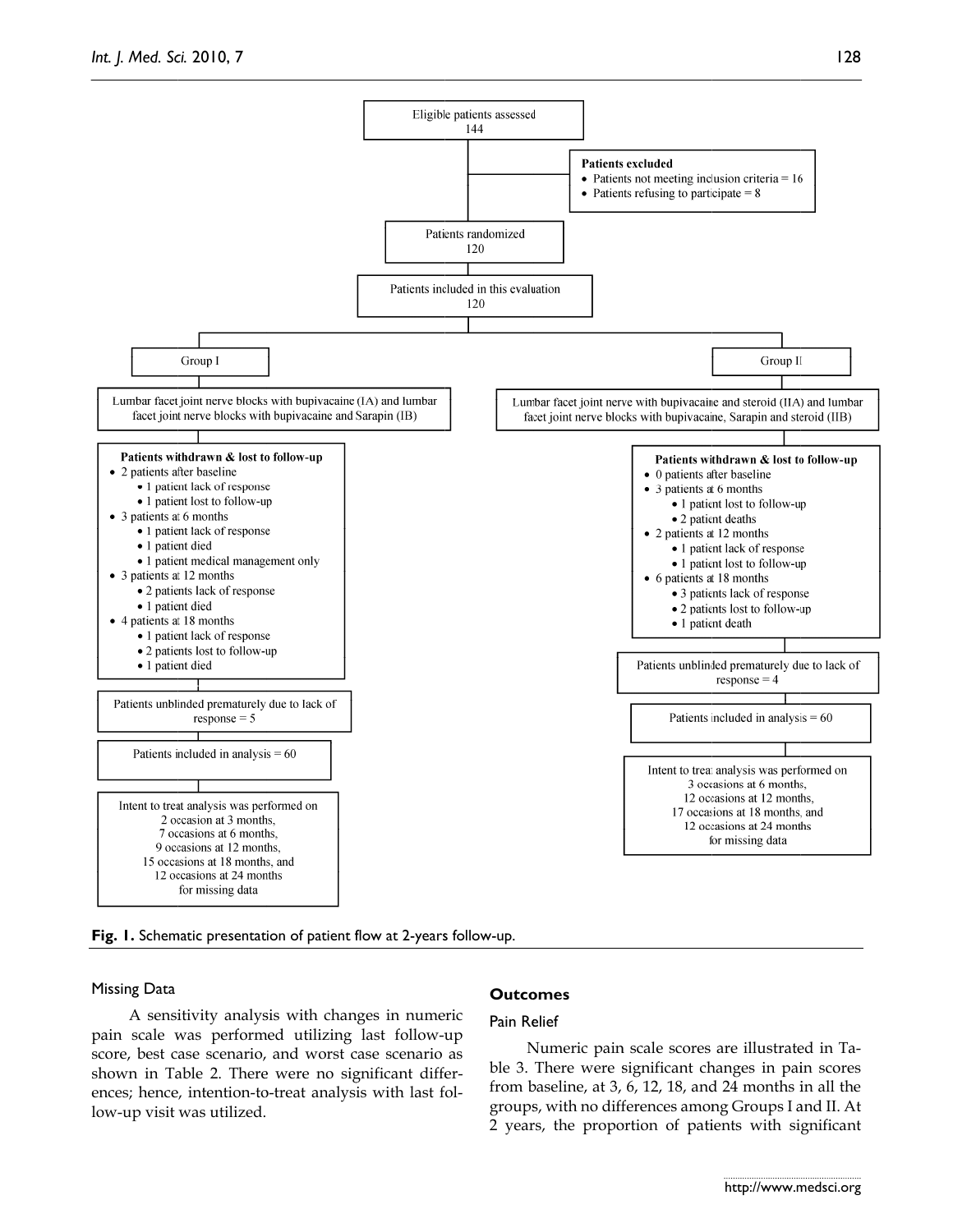pain relief was 85% and 90%, in Groups I and II respectively (Fig. 2).

Table 4 illustrates the therapeutic procedural characteristics with average weeks of pain relief per procedure over a period of 2 years.

## **Functional Assessment**

Table 5 and Figure 3 illustrate functional assessment characteristics evaluated by ODI.

# Opioid Intake

Table 6 illustrates opioid intake with no significant change.

## **Employment Characteristics**

Table 7 illustrates the summary of employment characteristics in both groups. Among the patients eligible for employment, total employed changed from 10 at baseline to 16 at the end of 24 months in Group I, and it changed from 17 to 22 in Group II.

# **Adverse Events**

There were no adverse events reported during this study.

| Table 2. Sensitivity analysis of numeric pain rating scores (NRS). |  |  |  |  |  |  |
|--------------------------------------------------------------------|--|--|--|--|--|--|
|--------------------------------------------------------------------|--|--|--|--|--|--|

|                    | Last visit Values  |                        |                    |                | <b>Best Case Values</b> |                        |                    | <b>Worst Case Values</b> |                         |                    | <b>Average Values</b>     |                |                    |                       |                           |                           |
|--------------------|--------------------|------------------------|--------------------|----------------|-------------------------|------------------------|--------------------|--------------------------|-------------------------|--------------------|---------------------------|----------------|--------------------|-----------------------|---------------------------|---------------------------|
|                    |                    | Group Group Diff.<br>п |                    | $P val-$<br>ue |                         | Group Group Diff.<br>П |                    | $\mathbf{P}$<br>value    | Group I   Group   Diff. | п                  |                           | $P$ val-<br>ue |                    | Group Group Dff.<br>П |                           | $\boldsymbol{P}$<br>value |
| Baseline           | $8.22 \pm$<br>0.78 | $7.93 \pm$<br>0.99     | $0.28 \pm$<br>0.16 | 0.085          | $8.22 +$<br>0.78        | $7.93 \pm$<br>0.99     | $0.28 \pm$<br>0.16 | 0.085                    | $8.22 \pm$<br>0.78      | $7.93 \pm$<br>0.99 | $0.28 \pm$<br>0.16        | 0.085          | $8.22 \pm$<br>0.78 | $7.93 \pm$<br>0.99    | $0.28 \pm$<br>0.16        | 0.085                     |
| 3 months $3.83*$ ± | 1.29               | $3.52*$ ±<br>1.11      | $0.32 \pm$<br>0.22 | 0.153          | $3.83*$ ±<br>1.29       | $3.52*$ ±<br>1.11      | $0.32 \pm$<br>0.22 | 0.153                    | $3.83*$ ±<br>1.29       | $3.52*$ ±<br>1.11  | $0.32 \pm$<br>0.22        | 0.153          | $3.83*$ ±<br>1.29  | $3.52*$ ±<br>1.11     | $0.32 \pm$<br>0.22        | 0.153                     |
| 6 months $3.55*$ ± | 1.38               | $3.28*$ ±<br>0.85      | $0.27 \pm$<br>0.21 | 0.205          | $3.53*$ ±<br>1.42       | $3.28*$ ±<br>0.85      | $0.25 \pm$<br>0.21 | 0.244                    | $3.97*$ ±<br>1.83       | $3.52*$ ±<br>1.32  | $0.45 \pm$<br>0.29        | 0.125          | $3.48*$ ±<br>1.36  | $3.28*$ ±<br>0.83     | $0.20 \pm$<br>0.21        | 0.332                     |
| 12<br>months       | $3.57* +$<br>1.45  | $3.40*$ ±<br>1.08      | $0.17 \pm$<br>0.23 | 0.477          | $3.57*$ ±<br>1.45       | $3.40*$ ±<br>1.08      | $0.17 \pm$<br>0.23 | 0.477                    | $4.05*$ ±<br>2.10       | $4.07*$ ±<br>1.91  | $-0.02 \pm 0.964$<br>0.37 |                | $3.25*$ ±<br>1.05  | $3.40*$ ±<br>1.03     | $-0.15 \pm 0.431$<br>0.19 |                           |
| 18<br>months       | $3.47*$ ±<br>1.47  | $3.33*$ ±<br>1.0       | $0.13 \pm$<br>0.23 | 0.562          | $3.35*$ ±<br>1.42       | $3.25*$ ±<br>1.02      | $0.10 \pm$<br>0.23 | 0.659                    | $4.45*$ ±<br>2.32       | $4.50*$ ±<br>2.07  | $-0.05 \pm$<br>0.40       | 0.901          | $3.15*$ ±<br>0.73  | $3.28*$ ±<br>0.85     | $-0.13 \pm$<br>0.16       | 0.358                     |
| 24<br>months       | $3.45*$ ±<br>1.48  | $3.22*$ ±<br>0.9       | $0.23 \pm$<br>0.22 | 0.299          | $3.37*$ ±<br>1.43       | $3.15*$ ±<br>0.92      | $0.22 \pm$<br>0.22 | 0.324                    | $4.12*$ ±<br>2.34       | $3.78*$ ±<br>1.76  | $0.33 \pm$<br>0.88        | 0.376          | $3.05*$ ±<br>0.95  | $3.10*$ ±<br>0.82     | $-0.05 \pm 0.757$<br>0.16 |                           |

\* indicates significant difference with baseline values



Group  $I =$  bupivacaine with or without Sarapin Group  $II =$  bupivacaine and steroids with or without Sarapin

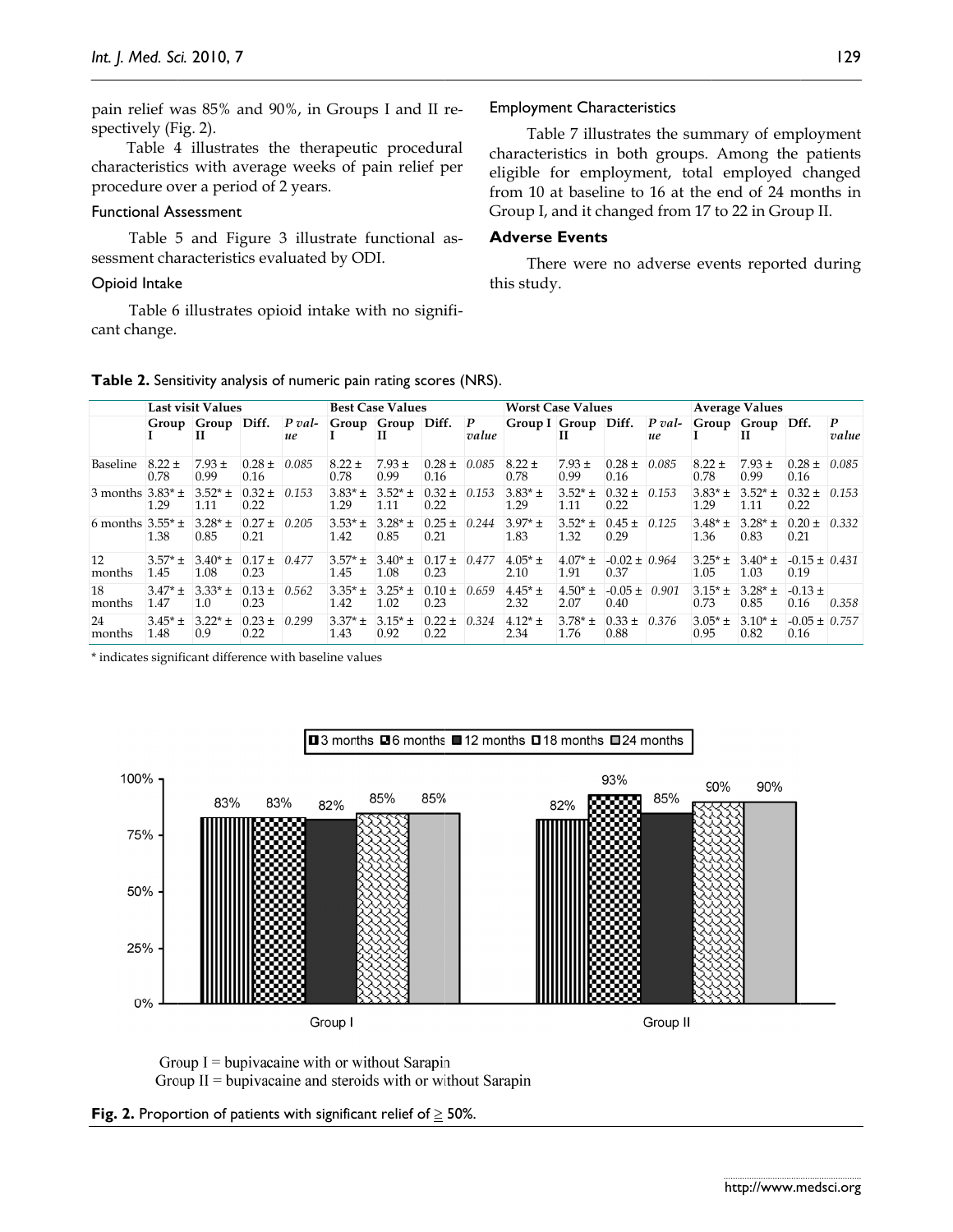

Fig. 3. Proportion of patients with significant functional status improvement ( $\geq$  40%) as measured by Oswestry Disability Index (ODI).

|                                        |           | Group I<br>(local anesthetic without steroids)<br>$(N = 60)$ | Group II<br>(local anesthetic with steroids)<br>$(N = 60)$ |
|----------------------------------------|-----------|--------------------------------------------------------------|------------------------------------------------------------|
| Average Pain Scores<br>$(Mean \pm SD)$ | Baseline  | $8.2 \pm 0.8$                                                | $7.9 \pm 1.0$                                              |
|                                        | 3 months  | $3.8^* \pm 1.3$                                              | $3.5*$ ± 1.1                                               |
|                                        | 6 months  | $3.6* \pm 1.5$                                               | $3.3^* \pm 0.8$                                            |
|                                        | 12 months | $3.7^* \pm 1.7$                                              | $3.5^* \pm 1.1$                                            |
|                                        | 18 months | $3.5^* \pm 1.5$                                              | $3.3^* \pm 1.0$                                            |
|                                        | 24 months | $3.5^* \pm 1.5$                                              | $3.2^* \pm 0.9$                                            |

| <b>Table 3. Pain relief characteristics.</b> |
|----------------------------------------------|
|----------------------------------------------|

\* indicates significant difference with baseline values

Group I = bupivacaine with or without Sarapin

Group II = bupivacaine and steroids with or without Sarapin

|  |  |  |  | Table 4. Therapeutic procedural characteristics over a period of 2 years with average relief per procedure in weeks |
|--|--|--|--|---------------------------------------------------------------------------------------------------------------------|
|  |  |  |  |                                                                                                                     |

|                           | Group I<br>(local anesthetic without steroids)<br>$(N = 60)$ |                                                    | Group II<br>(local anesthetic with steroids)<br>$(N = 60)$ |                       |  |  |  |
|---------------------------|--------------------------------------------------------------|----------------------------------------------------|------------------------------------------------------------|-----------------------|--|--|--|
| Number of Proce-<br>dures | Average relief per pro-<br>cedure                            | Average total relief with<br>sequential procedures | Average relief per procedure Average total relief with     | sequential procedures |  |  |  |
| One                       | $42 \pm 47.1$                                                | $42 \pm 47.1$                                      | $59 \pm 51.7$                                              | $59 \pm 51.7$         |  |  |  |
|                           | (7)                                                          | (7)                                                | (4)                                                        | (4)                   |  |  |  |
| Two                       | $39 \pm 25.5$                                                | $79 \pm 51.0$                                      | $29 \pm 21.3$                                              | $58 \pm 42.6$         |  |  |  |
|                           | (4)                                                          | (4)                                                | (6)                                                        | (6)                   |  |  |  |
| Three                     | $21 \pm 12.6$                                                | $63 \pm 37.8$                                      | $21 \pm 10.9$                                              | $63 \pm 32.6$         |  |  |  |
|                           | (8)                                                          | (8)                                                | (4)                                                        | (4)                   |  |  |  |
| Four                      | $18 \pm 11.8$                                                | $71 \pm 47.4$                                      | $18 \pm 6.9$                                               | $71 \pm 27.7$         |  |  |  |
|                           | (2)                                                          | (2)                                                | (8)                                                        | (8)                   |  |  |  |
| Five                      | $16 \pm 5.8$                                                 | $81 \pm 28.5$                                      | $18 \pm 2.9$                                               | $89 \pm 14.4$         |  |  |  |
|                           | (3)                                                          | (3)                                                | (5)                                                        | (5)                   |  |  |  |
| Six                       | $13 \pm 3.8$                                                 | $80 \pm 20.3$                                      | $15 \pm 2.9$                                               | $88 \pm 17.6$         |  |  |  |
|                           | (5)                                                          | (5)                                                | (5)                                                        | (5)                   |  |  |  |
| Seven                     | $13 \pm 0.7$                                                 | $93 \pm 4.8$                                       | $13 \pm 2.1$                                               | $91 \pm 14.5$         |  |  |  |
|                           | (10)                                                         | (10)                                               | (6)                                                        | (6)                   |  |  |  |
| Eight                     | $13 \pm 0.6$                                                 | $100 \pm 5.1$                                      | $12 \pm 0.6$                                               | $99 \pm 4.8$          |  |  |  |
|                           | (18)                                                         | (18)                                               | (20)                                                       | (20)                  |  |  |  |
| Nine                      | $11 \pm 0.4$                                                 | $99 \pm 3.8$                                       | $11 \pm 0.1$                                               | $103 \pm 0.7$         |  |  |  |
|                           | (3)                                                          | (3)                                                | (2)                                                        | (2)                   |  |  |  |
| Average relief per        | $19 \pm 19.9$                                                | $82 \pm 31.8$                                      | $19 \pm 18.2$                                              | $84 \pm 27.5$         |  |  |  |
| procedure                 | (60)                                                         | (60)                                               | (60)                                                       | (60)                  |  |  |  |

Group I = bupivacaine with or without Sarapin

Group II = bupivacaine and steroids with or without Sarapin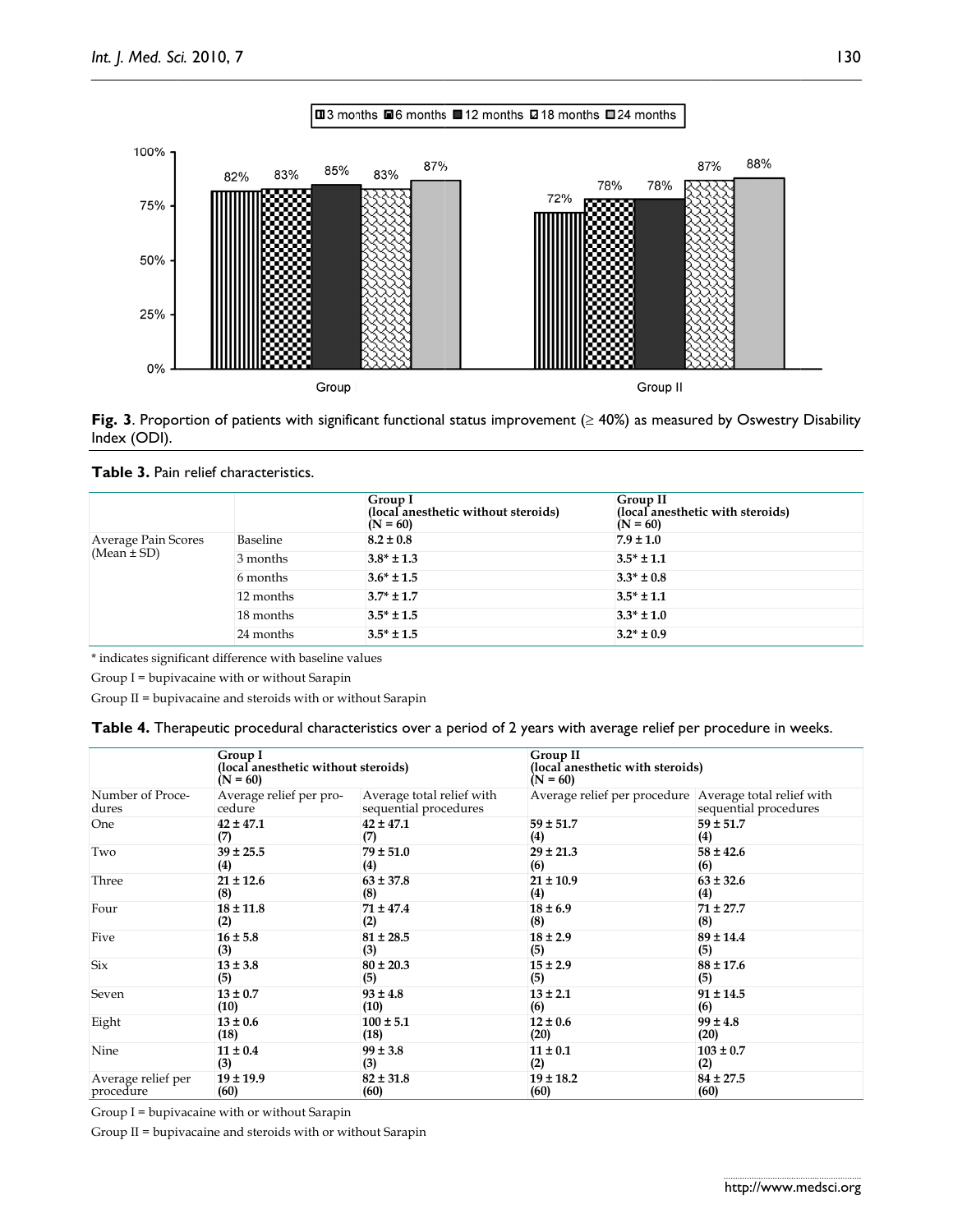|           | Group I<br>(local anesthetic without steroids)<br>$(N = 60)$ | Group II<br>(local anesthetic with steroids)<br>$(N = 60)$ |
|-----------|--------------------------------------------------------------|------------------------------------------------------------|
| Baseline  | $26.6 \pm 4.6$                                               | $25.9 \pm 5.0$                                             |
| 3 months  | $12.7^* \pm 4.7$                                             | $13.5* \pm 5.6$                                            |
| 6 months  | $12.7^* \pm 4.7$                                             | $12.2* \pm 5.0$                                            |
| 12 months | $12.3^* \pm 4.8$                                             | $12.0^* \pm 5.4$                                           |
| 18 months | $12.1* \pm 5.0$                                              | $11.2* \pm 4.9$                                            |
| 24 months | $12.0^* \pm 4.9$                                             | $11.0* \pm 4.8$                                            |

**Table 5.** Functional assessment evaluated by Oswestry Disability Index scores (Mean ± SD).

\* indicates significant difference with baseline values

Group I = bupivacaine with or without Sarapin

Group II = bupivacaine and steroids with or without Sarapin

**Table 6.** Daily opioid intake in mg of morphine equivalents.

|           | Group I       | Group II      | P value |
|-----------|---------------|---------------|---------|
| Baseline  | $31 \pm 25.2$ | $37 \pm 40.4$ | 0.294   |
| 12 months | $29 \pm 25.6$ | $33 \pm 31.1$ | 0.410   |
| 24 months | $27 \pm 23.8$ | $30 \pm 27.1$ | 0.549   |

**Table 7.** Employment characteristics.

| <b>Employment status</b>        | Group I<br>$(N = 60)$ | (local anesthetic without steroids) |           | <b>Group II</b><br>(local anesthetic with steroids)<br>$(N = 60)$ |             |           |
|---------------------------------|-----------------------|-------------------------------------|-----------|-------------------------------------------------------------------|-------------|-----------|
|                                 | <b>Baseline</b>       | 12 months                           | 24 months | <b>Baseline</b>                                                   | $12$ months | 24 months |
| Employed part-time              |                       |                                     | 4         | 4                                                                 |             |           |
| Employed full-time              |                       | 12                                  | 12        | 13                                                                | 20          | 22        |
| <b>Total Employed</b>           | 10                    | 16                                  | 16        | 17                                                                | 22          | 22        |
| Unemployed                      |                       |                                     |           |                                                                   |             |           |
| Housewife                       |                       |                                     |           |                                                                   |             |           |
| <b>Disabled</b>                 | 29                    | 30                                  | 30        | 25                                                                | 24          | 25        |
| Over 65 year of age             | 8                     | a                                   | Q         |                                                                   |             | $8*$      |
| Total not working               | 50                    | 44                                  | 44        | 43                                                                | 38          | 38        |
| <b>Total Number of Patients</b> | 60                    | 60                                  | 60        | 60                                                                | 60          | 60        |

\* 1 patient over age of 65 returned to work

Group I = bupivacaine with or without Sarapin

Group II = bupivacaine and steroids with or without Sarapin

# **Discussion**

 This randomized, double-blind, controlled trial comprised 120 patients with chronic function-limiting low back pain of facet joint origin who were treated with therapeutic lumbar facet joint nerve blocks. Significant pain relief was shown in 85% of Group I and 90% of Group II at the end of the 2 year study period. No significant differences were noted whether patients received treatment with local anesthetic only or local anesthetic and steroids. In addition, functional assessment as measured by ODI also showed significant improvement, with at least a 40% reduction in disability scores in 87% of patients in Group I and 88% of patients in Group II. Over the 2 year period, the average pain relief per procedure was 19 weeks; the average number of procedures was 5-6; total relief lasted 82 to 84 weeks. The results of employment

status and opioid reduction were not significant. Pain relief and improvement in functional status were significant. Strict criteria were used for diagnosing facet joint pain; controlled, comparative local anesthetic blocks were used, thus avoiding criticism of including patients without facet joint pain in the study. Overall the results of the current study are similar to previous studies.26-28 There are no other studies available, either observational or randomized, evaluating the therapeutic role of lumbar facet joint nerve blocks with a long-term follow-up of at least 2 years.

 In this randomized, double-blind, controlled trial we found that the 2 drugs used in combination with local anesthetic, namely Sarapin and steroid, did not differ significantly in their response. The small differences between the 2 treatments are unlikely to be of clinical importance even in larger studies.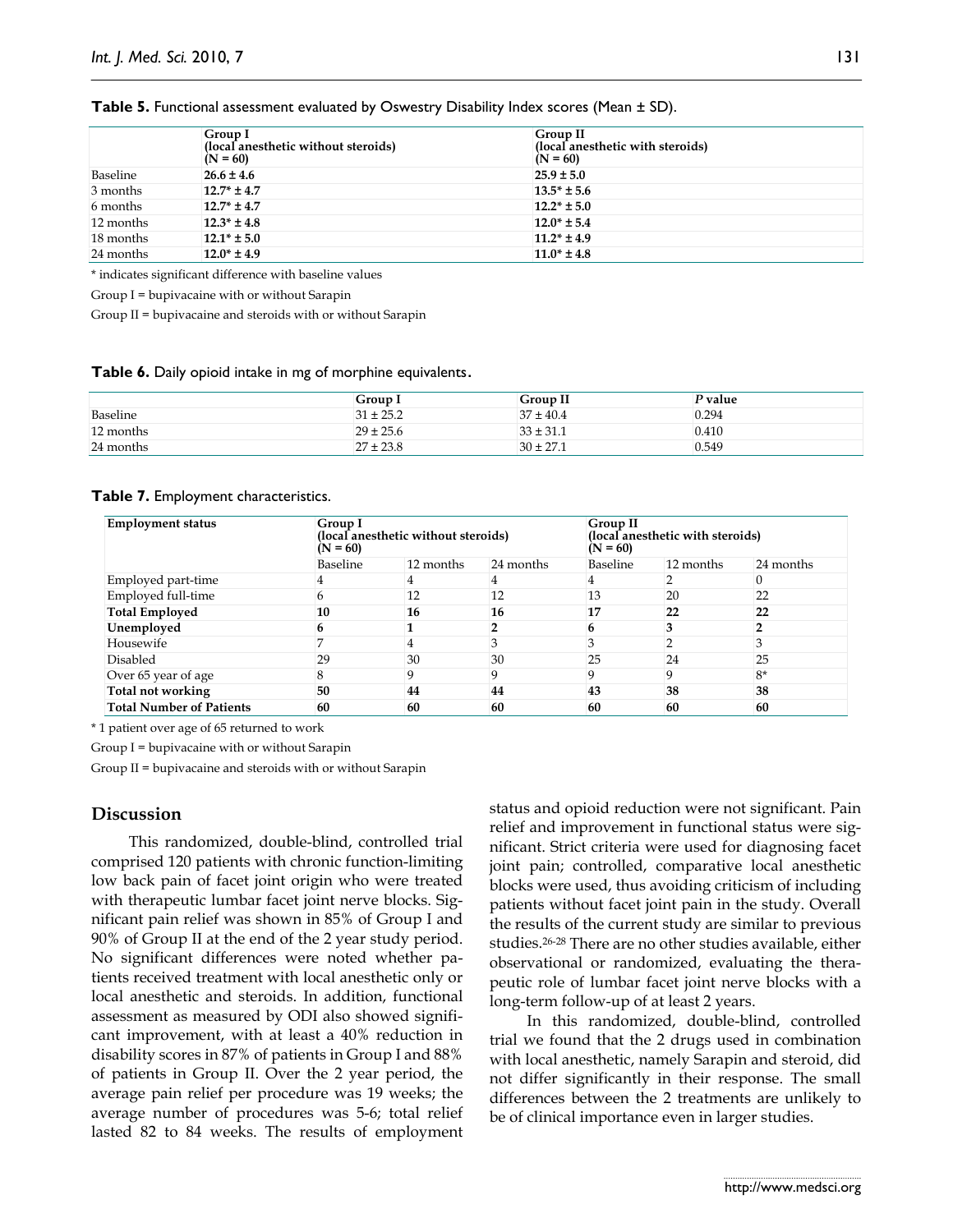The lack of placebo control could be criticized as a drawback. Placebo control in any neural blockade is an extremely difficult task. In the United States, it also adds ethical issues and difficulty with recruitment. What has been described as placebo control has been met with design flaws. The effect of any solution injected into a closed space such as an intraarticular space or epidural space or over a nerve has not been appropriately evaluated. Carette et al<sup>24</sup> showed that patients responded similarly to an intraarticular injection whether it contained a sodium chloride solution or local anesthetic with steroid; however, the response was low in both groups. Thus, their study shows that sodium chloride solution injected into an intraarticular space has similar effects as local anesthetic with steroids; the conclusion is that intraarticular steroids are not an effective therapy. The issue is also exemplified by the fact that Birkenmaier et al<sup>47</sup>, utilizing either pericapsular injections or medial branch blocks, went on to perform cryoneurolysis. Not surprisingly, the results were superior in patients who were diagnosed using medial branch blocks rather than pericapsular injections of local anesthetic. This study was the basis for Chou et al<sup>48</sup> to discard the value of diagnostic lumbar facet joint nerve blocks. In addition, the literature shows differing effects with injections of various solutions such as local anesthetic, normal saline, or dextrose and also shows differing effects by injection into either the disc, facet joint, or multifidus muscle.49-55 It has been shown that a small volume of local anesthetic or normal saline abolishes muscle twitch induced by a low current 0.5 (mA) during electrolocation.49-51 Further, there is direct evidence for spinal cord involvement in placebo analgesia.52

The difference between 2 placebo injections of a sodium chloride solution and dextrose has been shown.49 The experimental and clinical findings from investigation of the electrophysiological effects of 0.9% sodium chloride and dextrose 5% in water solution have added new knowledge and controversy to multiple aspects of neural stimulation used in regional anesthesia. The potential inaccuracy created by 0.9% sodium chloride solution versus 5% dextrose has been described.49,55 Further, the evidence also has shown differing effects of sodium chloride solution when injected into the disc, the facet joint, or paraspinal muscles.53,54 Indahl et al53,54 studied the electromyographic response of the porcine multifidus musculature after nerve stimulation,54 and interaction among the porcine lumbar intervertebral disc, zygapophysial joints, and paraspinal muscles.53 They showed that stimulation of the disc and the facet joint capsule produced contractions in the multifidus fascicles.54 They also demonstrated that the introduction of lidocaine into the facet joint resulted in a significantly reduced electromyographic response, with the most drastic reduction seen when stimulating the facet joint capsule. Surprisingly, they<sup>53</sup> also showed that the introduction of physiologic saline into the zygapophysial joint reduced the stimulation pathway from the intervertebral disc to the paraspinal musculature. Consequently, they hypothesized that the paraspinal muscle activation caused by nerve stimulation in the annulus fibrosus of a lumbar intervertebral disc could be altered by saline injection into the zygapophysial joint.

 The evidence cited above leads to the conclusion that the effect of local anesthetic on lumbar facet joint nerve blocks cannot be attributed to placebo effect, even though it has been misinterpreted by some.<sup>56</sup> Recent articles concerning vertebroplasty<sup>57,58</sup> have generated further interest in placebo control trials. However, in neither group, even though they were randomized, were the results long lasting; this is in addition to other criticisms of the design, etc.59-63 Consequently, placebo effects are not expected to be seen in a high proportion of patients nor are they expected to be long lasting with repeat interventions over a period of 2 years. However, the limitations of the lack of placebo must not be underestimated. If feasible, a placebo-controlled study with appropriate design that includes not injecting the placebo solution over the facet joint nerves, and the subsequent results, would be highly valid and provide conclusive knowledge on the issue of placebo controlled blocks.

The present study resolves the issue of adding Sarapin and steroid to local anesthetic for therapeutic lumbar facet joint nerve blocks. In the past, conflicting results have been reported.64,65 The basis for intraarticular injections has always been that inflammation is present, and that steroids should be used to treat the inflammation. However, with lumbar facet joint nerve blocks, no such claims have been made either about the presence or reduction of inflammation with the blockade. The present study shows equal effectiveness for local anesthetics with or without steroid, indicating a lack of support for the proposition of inflammation. The literature is replete with descriptions of epidural corticosteroid injections providing a certain level of efficacy by their anti-inflammatory, immuno-suppressive, anti-edema effects, as well as the inhibition of neurotransmission within the C-fibers.66-69 At the same time, local anesthetics also have been described as providing long-term symptomatic relief, even though the mechanism of action continues to be an enigma.<sup>69-71</sup> Local anesthetics have been postulated to provide relief by various mechan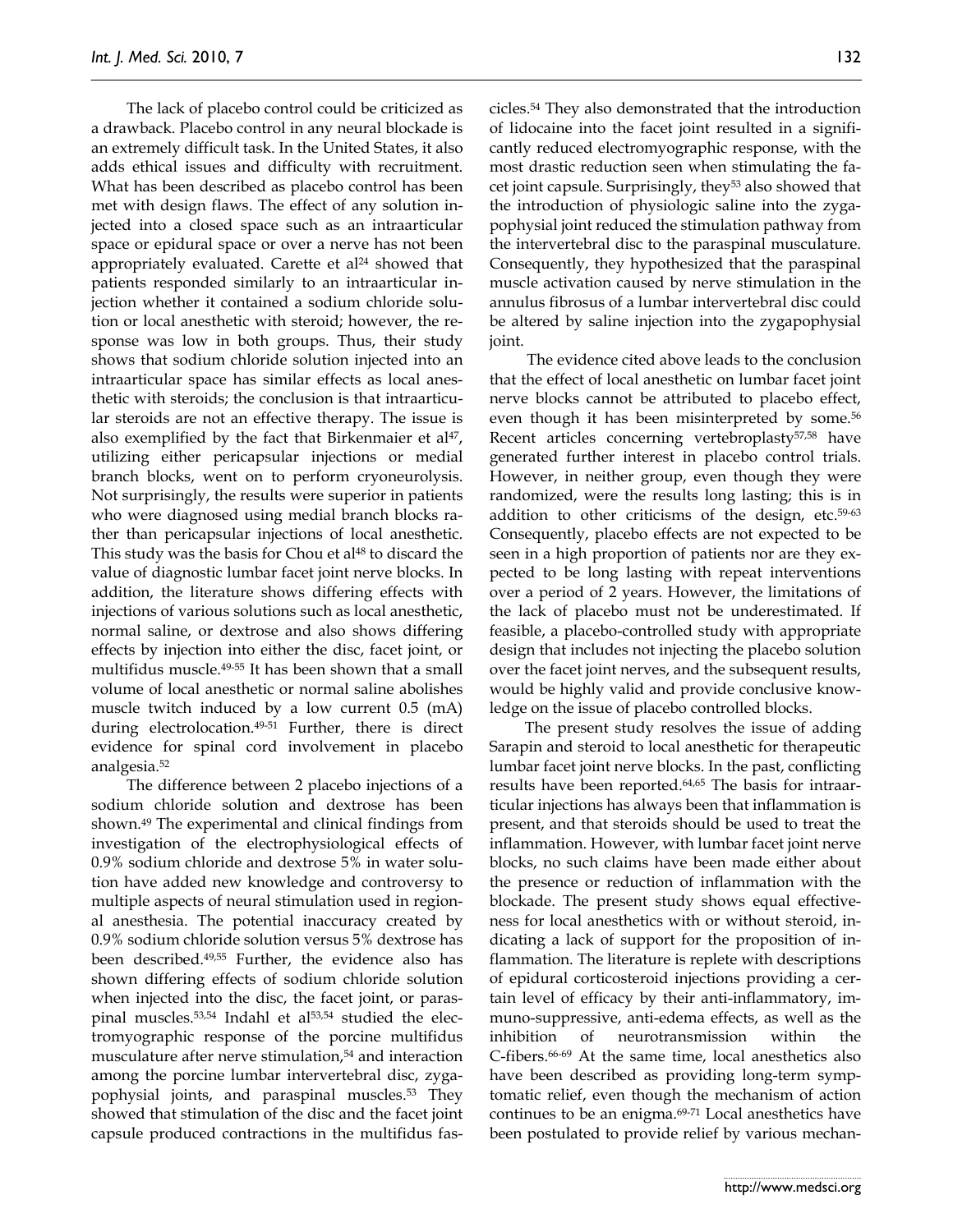isms including suppression of nociceptive discharge,<sup>70</sup> the blockade of the axonal transport,72,73 the block of the sympathetic reflex arc and sensitization,74,75 and anti-inflammatory effects.76 The long-term effectiveness of local anesthetics has been shown in a host of previous studies as a result of local anesthetic nerve blocks or epidural injections.36,38-42,77

 A review of the literature shows that the present study is the largest to evaluate the effectiveness of lumbar facet joint nerve blocks in a randomized controlled trial (though not placebo controlled) with a 2-year follow-up. The argument that the same drugs are used for diagnostic and therapeutic blocks has no relevance. This is similar to transforaminal epidural injections wherein the same local anesthetic is utilized for both diagnosis and therapy.

 In summary, the results present a real-world example describing patients in a private interventional pain management practice setting, with results generalizable to similar settings. However, the results are not applicable to the general population unless the same methodology is used for both diagnosis and therapy. The generalizability of the findings of this study might only be feasible if studies are published using large populations in multiple settings.

# **Conclusion**

 The evidence in this report demonstrates lumbar facet joint pain diagnosed by controlled, comparative local anesthetic blocks may be treated with lumbar facet joint nerve blocks either with or without steroid.

## **Acknowledgments**

The authors wish to thank Sekar Edem for his assistance in the literature search; and Tonie M. Hatton and Diane E. Neihoff, transcriptionists, for their assistance in the preparation of this manuscript.

## **Conflicts of Interest**

The authors have declared that no conflict of interest exists.

## **References**

- 1. Freburger JK, Holmes GM, Agans RP, et al. The rising prevalence of chronic low back pain. Arch Intern Med. 2009; 169: 251-8.
- 2. Shekelle PG, Markovich M, Louie R. An epidemiologic study of episodes of back pain care. Spine (Phila Pa 1976). 1995; 20: 1668-73.
- 3. Anderson GBJ, Svensson HO. The intensity of work recovery in low back pain. Spine (Phila Pa 1976). 1983; 8: 880-7.
- 4. Gureje O, Simon GE, von Korff M. A cross-national study of the course of persistent pain in primary care. Pain. 2001; 92: 195-200.
- 5. Kadam UT, Thomas E, Croft PR. Is chronic widespread pain a predictor of all-cause morbidity? A 3 year prospective popula-

tion based study in family practice. J Rheumatol. 2005; 32: 1341-48.

- 6. Cassidy JD, Côté P, Carroll LJ, et al. Incidence and course of low back pain episodes in the general population. Spine (Phila Pa 1976). 2005; 30: 2817-23.
- 7. Enthoven P, Skargren E, Oberg B. Clinical course in patients seeking primary care for back or neck pain: A prospective 5-year follow-up of outcome and health care consumption with subgroup analysis. Spine (Phila Pa 1976). 2004; 29: 2458-65.
- 8. Miedema HS, Chorus AM, Wevers CW, et al. Chronicity of back problems during working life. Spine (Phila Pa 1976). 1998; 23: 2021-28.
- 9. Datta S, Lee M, Falco FJE, et al. Systematic assessment of diagnostic accuracy and therapeutic utility of lumbar facet joint interventions. Pain Physician. 2009; 12: 437-60.
- 10. Manchikanti L, Boswell MV, Singh V, et al. Comprehensive evidence-based guidelines for interventional techniques in the management of chronic spinal pain. Pain Physician. 2009; 12: 699-802.
- 11. Manchikanti L, Boswell MV, Singh V, et al. Comprehensive review of neurophysiologic basis and diagnostic interventions in managing chronic spinal pain. Pain Physician. 2009; 12: E71-120.
- 12. Manchikanti L, Singh V, Pampati V, et al. Is there correlation of facet joint pain in lumbar and cervical spine? Pain Physician. 2002; 5: 365-71.
- 13. Manchikanti L, Boswell MV, Singh V, et al. Prevalence of facet joint pain in chronic spinal pain of cervical, thoracic, and lumbar regions. BMC Musculoskelet Disord. 2004; 5: 15.
- 14. Manchukonda R, Manchikanti KN, Cash KA, et al. Facet joint pain in chronic spinal pain: An evaluation of prevalence and false-positive rate of diagnostic blocks. J Spinal Disord Tech. 2007; 20: 539-45.
- 15. Schwarzer AC, Wang SC, Bogduk N, et al. Prevalence and clinical features of lumbar zygapophysial joint pain: A study in an Australian population with chronic low back pain. Ann Rheum Dis. 1995; 54: 100-6.
- 16. Manchikanti L, Singh V, Pampati V, et al. Evaluation of the relative contributions of various structures in chronic low back pain. Pain Physician. 2001; 4: 308-16.
- 17. Manchikanti L, Hirsch JA, Pampati V. Chronic low back pain of facet (zygapophysial) joint origin: Is there a difference based on involvement of single or multiple spinal regions? Pain Physician. 2003; 6: 399-405.
- 18. Manchikanti L, Manchukonda R, Pampati V, et al. Prevalence of facet joint pain in chronic low back pain in postsurgical patients by controlled comparative local anesthetic blocks. Arch Phys Med Rehabil. 2007; 88: 449-55.
- 19. Berg AO, Allan JD. Introducing the third U.S. Preventive Services Task Force. Am J Prev Med. 2001; 20: S3-4.
- 20. Rubinstein SM, van Tulder M. A best-evidence review of diagnostic procedures for neck and low-back pain. Best Pract Res Clin Rheumatol. 2008; 22: 471-82.
- 21. Manchikanti L, Boswell MV, Datta S, et al. Comprehensive review of therapeutic interventions in managing chronic spinal pain. Pain Physician. 2009; 12: E123-98.
- 22. Chou R, Atlas SJ, Stanos SP, Rosenquist RW. Nonsurgical interventional therapies for low back pain: A review of the evidence for an American Pain Society clinical practice guideline. Spine (Phila Pa 1976). 2009; 34: 1078-93.
- 23. Staal JB, de Bie RA, de Vet HC, et al. Injection therapy for subacute and chronic low back pain: An updated Cochrane review. Spine (Phila Pa 1976). 2009; 34: 49-59.
- 24. Carette S, Marcoux S, Truchon R, et al. A controlled trial of corticosteroid injections into facet joints for chronic low back pain. N Engl J Med. 1991; 325: 1002-7.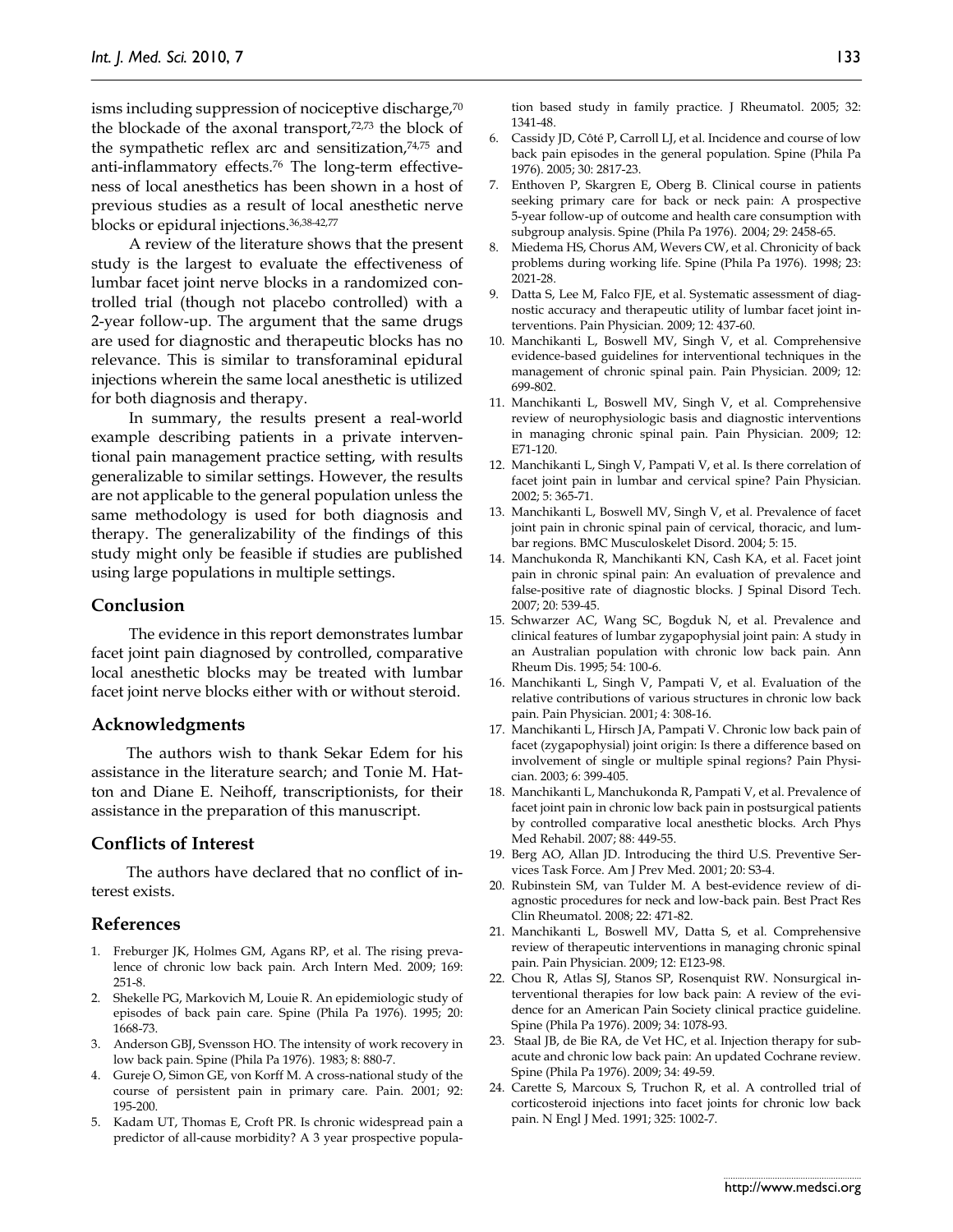- 25. Schulte TL, Pietila TA, Heidenreich J, et al. Injection therapy of lumbar facet syndrome: A prospective study. Acta Neurochir (Wien). 2006; 148: 1165-72.
- 26. Manchikanti L, Singh V, Falco FJE, et al. Lumbar facet joint nerve blocks in managing chronic facet joint pain: One-year follow-up of a randomized, double-blind controlled trial: Clinical Trial NCT00355914. Pain Physician. 2008; 11: 121-32.
- 27. Manchikanti L, Manchikanti KN, Manchukonda R, et al. Evaluation of lumbar facet joint nerve blocks in the management of chronic low back pain: A preliminary report of a randomized, double-blind controlled trial. Clinical Trial NCT000355914. Pain Physician. 2007; 10: 425-40.
- 28. Manchikanti L, Pampati V, Bakhit CE, et al. Effectiveness of lumbar facet joint nerve blocks in chronic low back pain: A randomized clinical trial. Pain Physician. 2001; 4: 101-17.
- 29. Nath S, Nath CA, Pettersson K. Percutaneous lumbar zygapophysial (facet) joint neurotomy using radiofrequency current, in the management of chronic low back pain. A randomized double-blind trial. Spine (Phila Pa 1976). 2008; 33: 1291-7.
- 30. Gofeld M, Jitendra J, Faclier G. Radiofrequency facet denervation of the lumbar zygapophysial joints: 10-year prospective clinical audit. Pain Physician. 2007; 10: 291-300.
- 31. Dreyfuss P, Halbrook B, Pauza K, et al. Efficacy and validity of radiofrequency neurotomy for chronic lumbar zygapophysial joint pain. Spine (Phila Pa 1976). 2000; 25: 1270-7.
- 32. Merskey H, Bogduk N. Lumbar zygapophysial joint pain. In: Classification of Chronic Pain; Descriptions of Chronic Pain Syndromes and Definition of Pain Terms, 2nd ed; Task Force on Taxonomy of the International Association for the Study of Pain. Seattle: IASP Press. 1994: 181-2.
- 33. Altman DG, Schulz KF, Moher D, et al; CONSORT GROUP (Consolidated Standards of Reporting Trials). The revised CONSORT statement for reporting randomized trials: Explanation and elaboration. Ann Intern Med. 2001; 134: 663-94.
- 34. Moher D, Hopewell S, Schulz KF, et al. CONSORT 2010 explanation and elaboration: Updated guidelines for reporting parallel group randomised trials. BMJ. 2010; 340: c869.
- 35. Fairbank JCT, Pynsent PB. The Oswestry disability index. Spine (Phila Pa 1976). 2000; 25: 2940-53.
- 36. Manchikanti L, Singh V, Falco FJE, et al. Cervical medial branch blocks for chronic cervical facet joint pain: A randomized double-blind, controlled trial with one-year follow-up. Spine (Phila PA 1976). 2008; 33: 1813-20.
- 37. Manchikanti L, Hirsch JA, Smith HS. Evidence-based medicine, systematic reviews, and guidelines in interventional pain management: Part 2: Randomized controlled trials. Pain Physician. 2008; 11: 717-73.
- 38. Manchikanti L, Singh V, Falco FJE, et al. Effectiveness of thoracic medial branch blocks in managing chronic pain: A preliminary report of a randomized, double-blind controlled trial; Clinical trial NCT00355706. Pain Physician. 2008; 11: 491-504.
- 39. Manchikanti L, Cash KA, McManus CD, et al. Preliminary results of randomized, equivalence trial of fluoroscopic caudal epidural injections in managing chronic low back pain: Part 1. Discogenic pain without disc herniation or radiculitis. Pain Physician. 2008; 11: 785-800.
- 40. Manchikanti L, Singh V, Cash KA, et al. Preliminary results of randomized, equivalence trial of fluoroscopic caudal epidural injections in managing chronic low back pain: Part 2. Disc herniation and radiculitis. Pain Physician. 2008; 11: 801-15.
- 41. Manchikanti L, Singh V, Cash KA, et al. Preliminary results of randomized, equivalence trial of fluoroscopic caudal epidural injections in managing chronic low back pain: Part 3. Post surgery syndrome. Pain Physician. 2008; 11: 817-31.
- 42. Manchikanti L, Cash KA, McManus CD, et al. Preliminary results of randomized, equivalence trial of fluoroscopic caudal

epidural injections in managing chronic low back pain: Part 4. Spinal stenosis. Pain Physician. 2008; 11: 833-48.

- 43. Pereira J, Lawlor P, Vigano A, et al. Equianalgesic dose ratios for opioids. A critical review and proposals for long-term dosing. J Pain Symptom Manage. 2001; 22: 672-87.
- 44. van Kleef M, Barendse GA, Kessels A, et al. Randomized trial of radiofrequency lumbar facet denervation for chronic low back pain. Spine (Phila Pa 1976). 1999; 24: 1937-42.
- 45. Lord SM, Barnsley L, Wallis BJ, et al. Percutaneous radiofrequency neurotomy for chronic cervical zygapophysial joint pain. N Engl J Med. 1996; 335: 1721-6.
- 46. Koes BW, Scholten RJ, Mens JM, et al. Efficacy of epidural steroid injections for low-back pain and sciatica: A systematic review of randomized clinical trials. Pain. 1995; 63: 279-88.
- 47. Birkenmaier C, Veihelmann A, Trouillier HH, et al. Medial branch blocks versus pericapsular blocks in selecting patients for percutaneous cryodenervation of lumbar facet joints. Reg Anesth Pain Med. 2007; 32: 27-33.
- 48. [Internet] Chou R, Huffman L. Guideline for the Evaluation and Management of Low Back Pain: Evidence Review. American Pain Society, Glenview, IL, 2009. www.ampainsoc.org/pub/pdf/LBPEvidRev.pdf
- 49. Tsui BC, Wagner A, Finucane B. Electrophysiologic effect of injectates on peripheral nerve stimulation. Reg Anesth Pain Med. 2004; 29: 189-93.
- 50. Pham Dang C, Lelong A, Guilley J, et al. Effect on neurostimulation of injectates used for perineural space expansion before placement of a stimulation catheter: Normal saline versus dextrose 5% in water. Reg Anesth Pain Med. 2009; 34: 398-403.
- 51. Johnson CR, Barr RC, Klein SM. A computer model of electrical stimulation of peripheral nerves in regional anesthesia. Anesthesiology. 2007; 106: 323-30.
- 52. Eippert F, Finsterbusch J, Bingel U, et al. Direct evidence for spinal cord involvement in placebo analgesia. Science. 2009; 326: 404.
- 53. Indahl A, Kaigle AM, Reikeräs O, et al. Interaction between the porcine lumbar intervertebral disc, zygapophysial joints, and paraspinal muscles. Spine (Phila Pa 1976). 1997, 22: 2834-40.
- 54. Indahl A, Kaigle A, Reikeräs O, et al. Electromyographic response of the porcine multifidus musculature after nerve stimulation. Spine (Phila Pa 1976). 1995, 20: 2652-8.
- 55. Tsui BC, Kropelin B, Ganapathy S, et al. Dextrose 5% in water: Fluid medium maintaining electrical stimulation of peripheral nerve during stimulating catheter placement. Acta Anaesthesiol Scand. 2005, 49: 1562-5.
- 56. Levin JH. Prospective, double-blind, randomized placebo-controlled trials in interventional spine: What the highest quality literature tells us. Spine J. 2009; 9: 690-703.
- 57. Buchbinder R, Osborne RH, Ebeling PR, et al. A randomized trial of vertebroplasty for painful osteoporotic vertebral fractures. N Engl J Med. 2009; 361: 557-68.
- 58. Kallmes DF, Comstock BA, Heagerty PJ, et al. A randomized trial of vertebroplasty for osteoporotic spinal fractures. N Engl J Med. 2009; 361: 569-79.
- 59. Weinstein JN. Balancing science and informed choice in decisions about vertebroplasty. N Engl J Med. 2009; 361: 619-21.
- 60. Clark W, Lyon S, Burnes J. Trials of vertebroplasty for vertebral factures. N Engl J Med. 2009; 361: 2097-8.
- 61. Baerlocher MO, Munk PL, Liu DM. Trials of vertebroplasty for fractures. N Engl J Med. 2009; 361: 2098.
- 62. Lotz JC. Trials of vertebroplasty for vertebral fractures. N Engl J Med. 2009; 361: 2098.
- 63. Grey A, Bolland M. Trials of vertebroplasty for vertebral fractures. N Engl J Med. 2009; 361: 2098-9.
- 64. Manchikanti L, Pampati V, Fellows B, et al. The diagnostic validity and therapeutic value of lumbar facet joint nerve blocks with or without adjuvant agents. Curr Rev Pain. 2000; 4: 337-44.